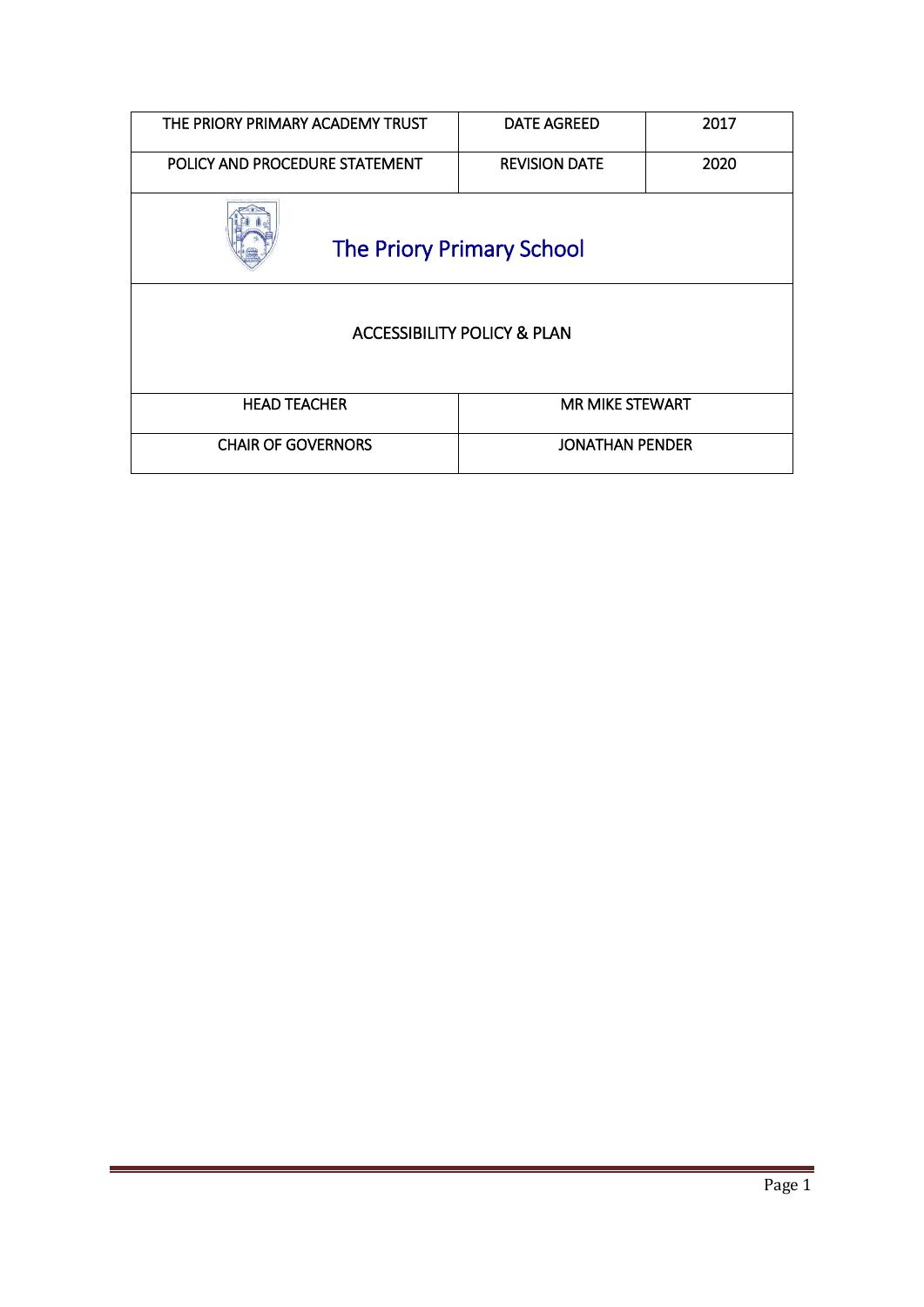The Equality Act, 2010 provides the following definition:

"A person has a disability if he or she has a physical or mental impairmentthat has a substantial and long term adverse effect on his ability to carry out normal day to day activities."

The Governing Body is accountable for the implementation , review and reporting on progress of the accessibility plan over a prescribed period. The plan will be reported upon annually in respect of progress and outcomes. The Priory is committed to providing an environment that enables full curriculum access that values and includes all pupils, staff., parents/cares and visitors regardless of their education, physical, sensory, spiritual, social, emotional and cultural needs. We are committed to taking positive action in the spirit of the Equality Act 2010 with regard to disability and to fostering a culture of inclusion, support and awareness within the school.

The Priory's plan shows how access is to be improved for disabled pupils, staff and visitors to the school in a given timeframe and anticipating the need to make reasonable adjustments to accommodate their needs where practicable.It takes account of:

- Access to the curriculum for pupils with a disability, including access to extra-curricular and out of school activities
- Access to the physical environment of the school
- Making communication accessible to all

The plan should be read in conjunction with the following policies, strategies and documents :

- Equality objectives
- Health & Safety policy
- **•** Special Educational Needs policy
- Behaviour policy
- School improvement plan
- Home/School agreement

## **Brief review of recent changes to the school's environment**

A £400,000 building project addressed a significant number of accessibility issues and has brought about the following positive outcomes:

- A new children's accessible toilet, with specialist changing table facility
- A new adult's accessible toilet
- Vision panels to doors
- Ramped access with handrail to older part of the school building
- Improved access to the rear playground and field; therefore improved access to fire assembly point

Other improvements have been:

- Ramped access to the playing field
- Provision of dedicated car parking space

In drawing up the current plan, the 3 key areas to be considered are:

- Improving education and related outcomes
	- The school will continue to work with specialists teachers and advisers, and as appropriate, health professionals
- Improving the physical environment

The school will take account of pupils and visitors with physical difficulties and sensory impairments when planning and undertaking future improvements and refurbishments of the site and premises, such as improved access, lighting, acoustic treatment and colour schemes and more accessible facilities and fittings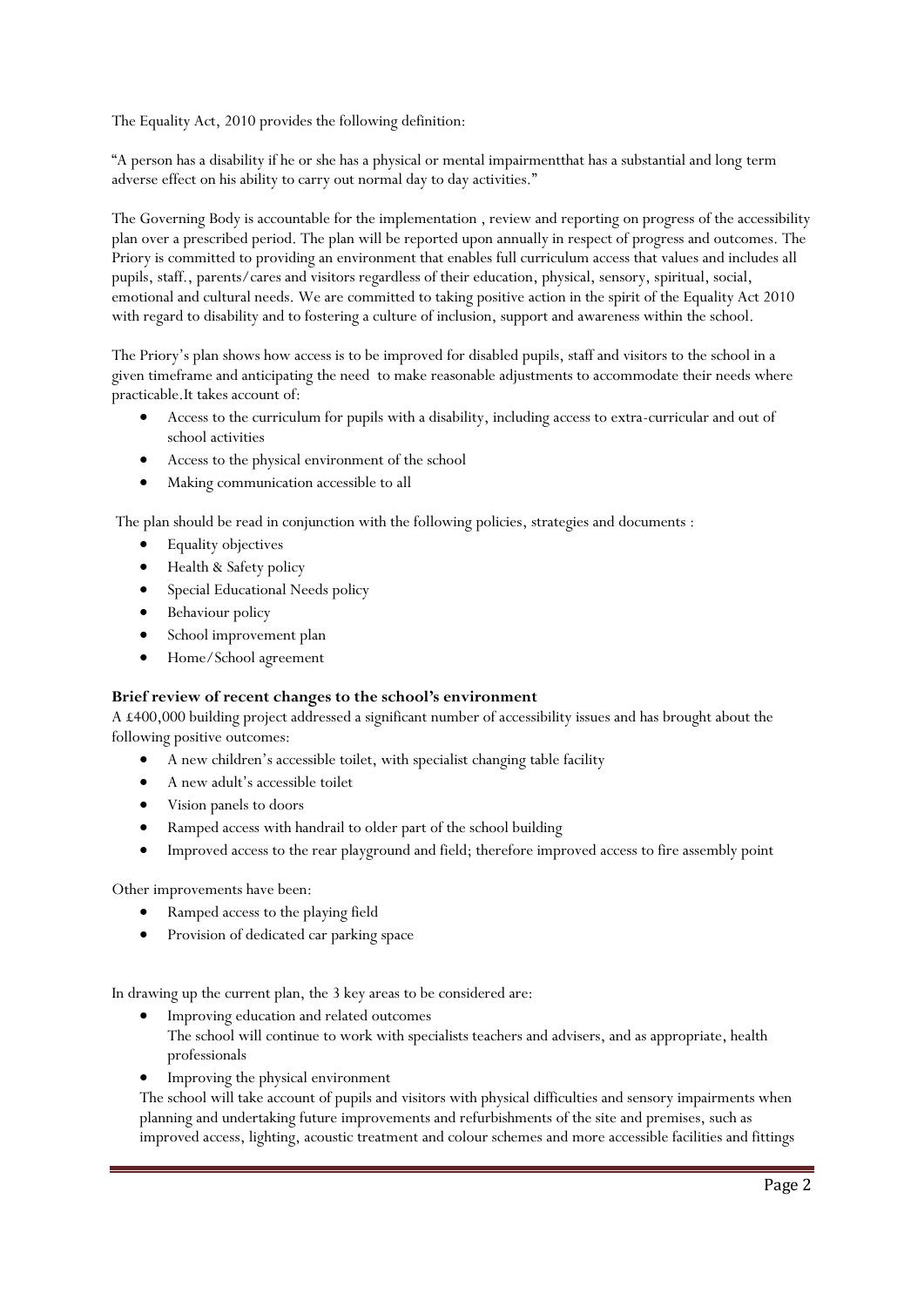## Improving the provision of information

The school will make itself aware of local services for providing information in alternative formats when requested or required

Our most recent building project (£300,000 from the Capital Improvement Fund) addressed significant accessibility issues in the hall. Once cramped and no longer compliant with current fire regulations, the hall size was almost doubled in area (completion July 2017) to provide a space that is now fit for purpose. All children can now be seated comfortably and all visitors can be accommodated.The area is light and bright with good ventilation and adequate fire escapes. As part of the hall extension, the access to the rear playground was improved with new paving and a very gradual slope to join the playing area and the access to the field was improved with new wider steps and handrails.

| <b>Target</b>                                                                                                                                                                                                      | <b>Strategy</b>                                                                                                                                                                | Outcome                                                                                                                                                                                      | Timeframe                      | <b>Desired</b>                                                                                                                                                                                                                            |
|--------------------------------------------------------------------------------------------------------------------------------------------------------------------------------------------------------------------|--------------------------------------------------------------------------------------------------------------------------------------------------------------------------------|----------------------------------------------------------------------------------------------------------------------------------------------------------------------------------------------|--------------------------------|-------------------------------------------------------------------------------------------------------------------------------------------------------------------------------------------------------------------------------------------|
|                                                                                                                                                                                                                    |                                                                                                                                                                                |                                                                                                                                                                                              |                                | Achievement                                                                                                                                                                                                                               |
| Ensure everyone<br>is aware of and<br>familiar with the<br>contents of the<br>accessibility plan<br>Ensure everyone<br>is accountable<br>and responsible<br>for the<br>successful<br>implementation<br>of the plan | Provide copies of the<br>accessessibility plan for<br>all staff,<br>governors, parents and<br>other stakeholders<br>Incorporate into<br>monitoring programme<br>for the school | Current plan<br>available in hard<br>copy and via<br>website and<br>make named<br>groups aware of<br>plan<br>Evident in<br>planning files<br>and in<br>assessments/<br>planning for<br>trips | Ongoing                        | All staff and<br>governors have a<br>good knowledge of<br>additional needs and<br>the potential impact<br>on the running of the<br>school day/physical<br>environment. Staff<br>are proactive at<br>suggesting changes,<br>when necessary |
| To ensure<br>information and<br>data inform staff<br>of needs for<br>specific children                                                                                                                             | Keep register and<br>details of participation<br>in extra-curricular<br>activities                                                                                             | Extra-curricular<br>activities show<br>inclusion of<br>children with<br>specific needs                                                                                                       | As required                    | Children included<br>even in the most<br>adventurous extra-<br>curricular activities<br>e.g. singing at the<br>O <sub>2</sub>                                                                                                             |
|                                                                                                                                                                                                                    | Continue to keep<br>detailed records of<br>children's progress<br>including specific special<br>needs groups                                                                   | Progress of<br>children with<br>specific<br>accessibility<br>needs is at least<br>in line with<br>national<br>expectations                                                                   | Start of each<br>academic year | Personal, Escape &<br>Evacuation plans<br>completed/reviewed                                                                                                                                                                              |
|                                                                                                                                                                                                                    | Ensure that policies and<br>procedures continue to<br>make provision foe<br>access for all children<br>taking account of their<br>specific individual needs                    | Policies make<br>reference to<br>accessibilty<br>issues                                                                                                                                      | Annual policy<br>review        | Policies both<br>compliant and<br>reflective of current<br>situation in school                                                                                                                                                            |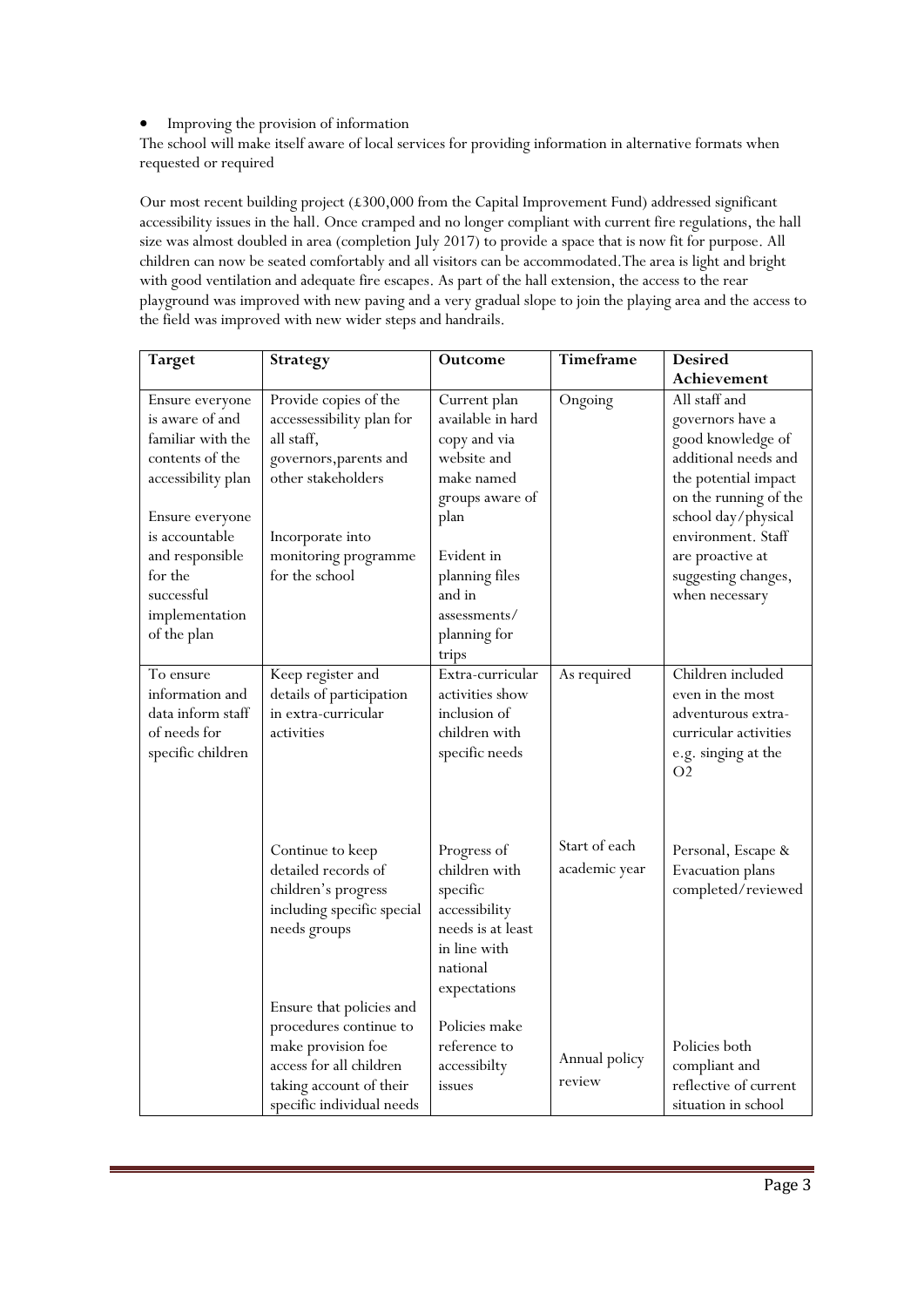| Ensure current<br>policies are<br>inclusive of<br>pupils who have<br>a disability -<br>initial focus<br>admissions,<br>behaviour,<br>teaching and<br>learning, SEN &<br>inclusion | Review current policies<br>to establich whether<br>they are in line with<br>DfE requirements                                                                                                    | All policies are<br>reviewed<br>regularly to<br>ensure that they<br>reflect national<br>requirements<br>and the ethos of<br>the school                                                                                               | As required &<br>at least<br>annually | Policies both<br>compliant and<br>reflective of current<br>situation in school                                   |
|-----------------------------------------------------------------------------------------------------------------------------------------------------------------------------------|-------------------------------------------------------------------------------------------------------------------------------------------------------------------------------------------------|--------------------------------------------------------------------------------------------------------------------------------------------------------------------------------------------------------------------------------------|---------------------------------------|------------------------------------------------------------------------------------------------------------------|
| To ensure the<br>views of all<br>stakeholders and<br>appropriate<br>agencies are<br>considered                                                                                    | Provide details of the<br>plan via the school<br>website and give contact<br>details for<br>parents/carers to<br>contact the school to be<br>able to make<br>suggestions<br>Ensure that further | Views of<br>interest groups<br>are reflected in<br>the plan                                                                                                                                                                          | Annual review<br>Amendments           | Website is<br>informative and<br>compliant                                                                       |
|                                                                                                                                                                                   | input/recommendations<br>are added to the plan                                                                                                                                                  |                                                                                                                                                                                                                                      | made as<br>necessary                  |                                                                                                                  |
| Training for<br>teachers on<br>differentiating<br>the curriculum                                                                                                                  | Undertake an audit of<br>staff training<br>requirements                                                                                                                                         | Teachers are<br>aware of the<br>relevant issues<br>and can ensure<br>that this group<br>has equality of<br>access to life-<br>preparation<br>learning. The<br>use of other<br>professional<br>partners has<br>been made<br>available | Academic year<br>2017-18              | SW trained as ELSA;<br>all staff & parents are<br>available of service,<br>its remit and the<br>referral process |
| To ensure that<br>the accessibility<br>plan is managed,<br>coordinated and<br>implemented<br>appropriately                                                                        | Review and revise the<br>plan once a year during<br>the summer term<br>To include plan<br>priorities in the school<br>improvement plan                                                          | Plans reviewed<br>and revised once<br>a year<br>Priorities<br>recorded in<br>school<br>improvement<br>plan                                                                                                                           | Autumn term<br>annually               | School improvement<br>reflects aims and<br>outcomes                                                              |
| All out of school<br>activities are<br>planned to<br>ensure the<br>participation of                                                                                               | Review all out of school<br>provision to ensure<br>compliance with<br>legislation                                                                                                               | All out of school<br>activities will be<br>conducted in an<br>inclusive<br>environment<br>with providers                                                                                                                             | Ongoing                               | Specific risk<br>assessments for<br>activities identify<br>issues; no child<br>prevented from<br>attending;      |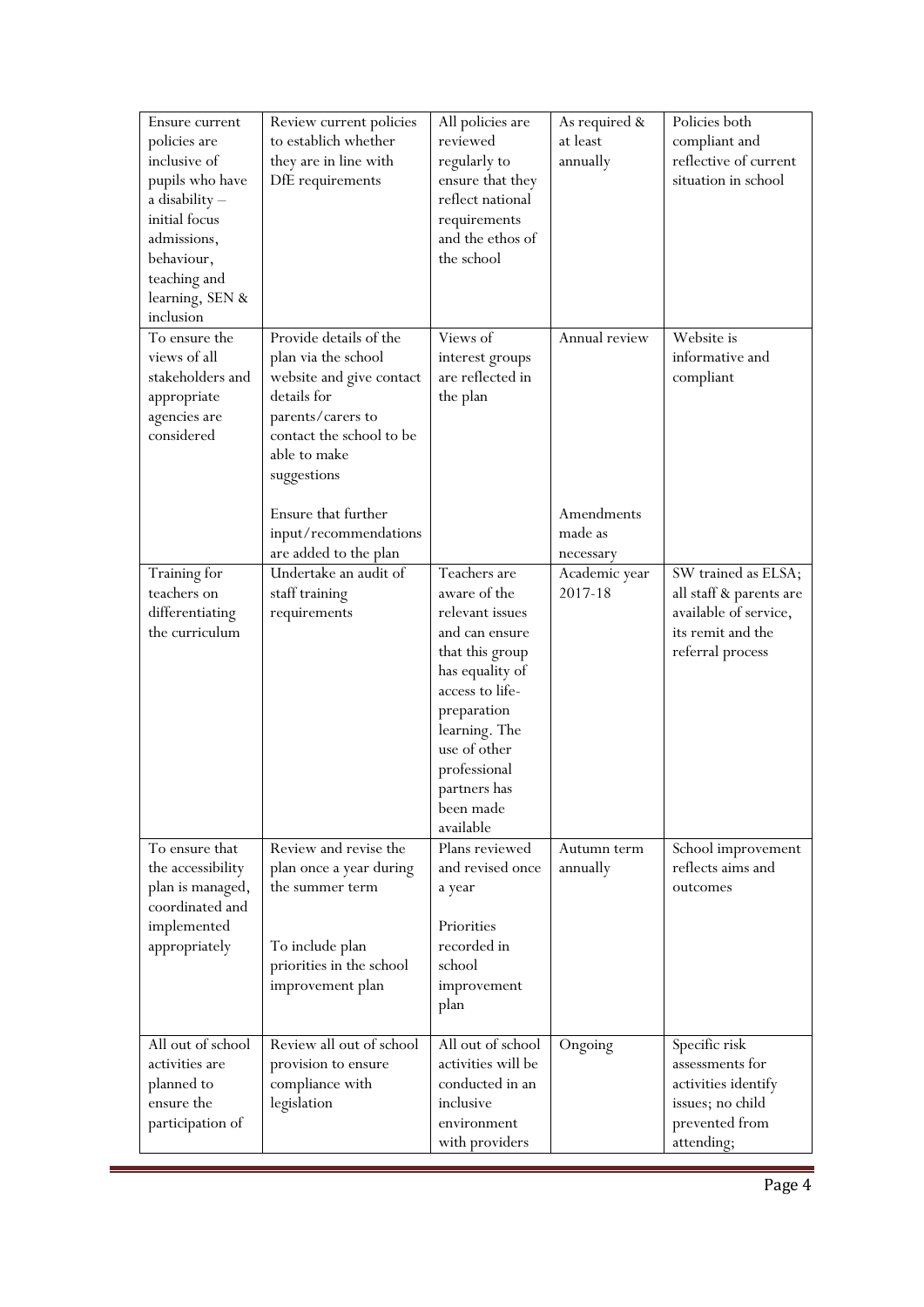| the whole range<br>of pupils                                                                                                                                            |                                                                                                                                                                                                       | that comply<br>with all current<br>and future<br>legislative<br>requirements                                                                            |                                                                                                                                       | enrichment activities<br>are fully inclusive                                                                                              |
|-------------------------------------------------------------------------------------------------------------------------------------------------------------------------|-------------------------------------------------------------------------------------------------------------------------------------------------------------------------------------------------------|---------------------------------------------------------------------------------------------------------------------------------------------------------|---------------------------------------------------------------------------------------------------------------------------------------|-------------------------------------------------------------------------------------------------------------------------------------------|
| Classrooms are<br>organised to<br>promote the<br>participation and<br>independence of<br>all pupils                                                                     | Review and implement<br>a preferred layout of<br>furniture and equipment<br>to support the learning<br>process in individual<br>class bases                                                           | Lessons start on<br>time without the<br>need to make<br>adjustments to<br>accommodate<br>the needs of the<br>individual                                 | Ongoing                                                                                                                               | Specialist equipment<br>in place (highchair,<br>writing slopes,<br>sensory equipment,<br>coloured acetates)                               |
| To ensure that<br>all staff and<br>governors<br>receive relevant<br>training on<br>autism, speech<br>and language,<br>emotional, social<br>and behavioural<br>needs and | Audit staff training<br>needs<br>Provide training for<br>governors, staff, pupils<br>and parents                                                                                                      | Whole school<br>community<br>aware of issues<br>relating to<br>access and<br>inclusion                                                                  | General<br>training as<br>required,<br>including 2 <sup>nd</sup><br>presentation<br>for governors<br>Spring Term<br>2018              | AS (SENCO)<br>presentation of<br>information to<br>governors                                                                              |
| dyslexia                                                                                                                                                                | Discuss perception of<br>issues with staff to<br>determine the current<br>status of the schol                                                                                                         |                                                                                                                                                         | Ongoing<br>discussions                                                                                                                |                                                                                                                                           |
| Ensure equality<br>of provision at<br>lunchtimes                                                                                                                        | Review current<br>provision at lunchtimes<br>Seek the views of the<br>children (through school<br>council)<br>Identify what is required<br>to improve lunchtime<br>provision<br>Use SEAL materials in | The needs of all<br>pupils are<br>identified and<br>reflected in<br>lunchtime<br>provision                                                              | Ongoing with<br>particular<br>attention paid<br>at the start of<br>new academic<br>years/when<br>new children<br>start<br>As required | All children are able<br>to enjoy a happy<br>playtime with full<br>and equal access to<br>all activities and<br>supported as<br>necessary |
|                                                                                                                                                                         | class to promote<br>positive attitudes and<br>behaviours at lunchtime                                                                                                                                 |                                                                                                                                                         |                                                                                                                                       |                                                                                                                                           |
| Ensure that<br>methods of<br>communication<br>used within<br>school are<br>inclusive                                                                                    | Evaluate current<br>provision                                                                                                                                                                         | All<br>communication<br>are shared<br>through a range<br>of appropriate<br>methods that<br>reflect the needs<br>of the school<br>and wider<br>community | Ongoing and<br>reviewed as<br>new<br>circumstances<br>occur                                                                           | All members of the<br>school community<br>remain fully<br>informed                                                                        |